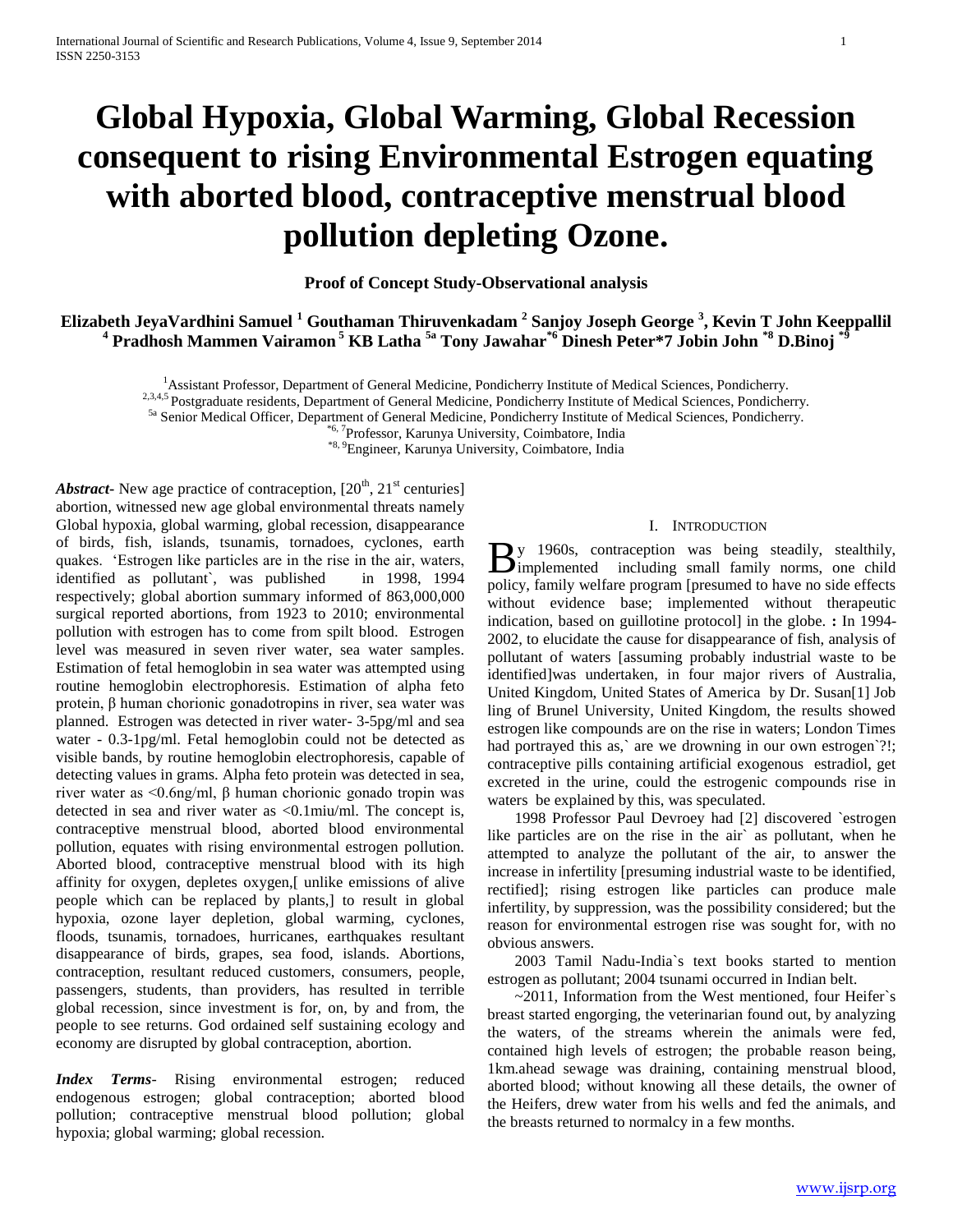2012 in India, some wild elephants which had come down from the virgin forest, to drink water from the streams, close by dams, people`s lodgings, to eat sugarcane, were noticed to have engorged breasts-newspaper reported –probably estrogen increase in water, secondary to tubectomy-puerperal sterilization resultant contraceptive menstrual blood pollution, with its estrogen, in water of the streams; a correlation was sought after, for the mystery of rising environmental estrogen as pollutant and global threats.

# II. METHODS

 Estrogen levels were assessed in 3 samples of water from one river of Cape Comorian, and four samples of water obtained from 4 different seas namely Indian ocean, Bay of Bengal at cape, Arabian Sea, Bay of Bengal near union territory of Pondicherry.

 Hemoglobin electrophoresis was attempted in one sample of sea water to identify presence of fetal hemoglobin.

 Alpha feto protein estimation was done in one sample each of river and sea water; β Human chorionic gonadotropins secreted by the placenta was estimated in one sample each of river and sea water.

 In 2004 data of 93 hospital patients was collected over a period of 6 months, including diseases prevalent, contraception status, life style, nutrition, type of oil ingested, level of hemoglobin and were assigned to the 3 age groups namely 20-35 years, >35-50 years, >50 years by stratified random sampling with a minimum of 30 patients in each age group; serum estrogen estimation was done for all 93 patients; the data was tabulated matching diseases against status of contraception and other variables; one patient was a foreign national.[1a] Retrospective bioinformatics analysis was done in 2012 for serum endogenous estrogen levels and contraception status.

# III. RESULTS

 3-5pg/ml of estrogen was detected in river water, and estrogen in sea water measured 1, 0.8pg 0.3pg, 0.4 pg/ml suggesting estrogen pollution was brought by the river (3-5 fold higher), gets diluted in the sea.

 Attempts to detect fetal, adult hemoglobin in sea waters, by routine hemoglobin electrophoresis, failed to identify visible bands, since hemoglobin is measured in grams; if nano science can devise an instrument to measure hemoglobin by electrophoresis, in nanograms or pictograms (as we measure estrogen) in sea waters, rivers, probably we can confirm further by detecting the presence of fetal, adult hemoglobin.

 Alfa feto protein was detected in river and sea water as <0.6ng/ml; β Human chorionic gonado tropin secreted by the placenta was identified as <0.1miu/ml in river and sea water.

 Endogenous serum estrogen was reduced in {supplementary figure} 61 % of contraceptive users  $[p \lt 0.0005]$ , was in the low normal range in 25% of contraceptive users; retrospective bioinformatics analysis detected 275% increase in degenerative, neoplastic, autoimmune diseases in contraception users; contraception reversal reverts diseases by 79.9% by autologous germ cells replantation i.e. germ cells fragmentation stops and endogenous estrogen and androgen return.

# IV. DISCUSSION

 Estrogen is a steroid, female reproductive hormone, cells` lifecycle, genomic repertoire,[3] supporting hormone, synthesized from cholesterol[4,5] by the ovary, placenta, and is secreted into the blood directly, circulates in the blood, enables every cells differentiation[6] controlled proliferation, embryo like healing in tissue injury,–genomic repertoire, prevents, protects from neoplasia, tumors, cancers, enables normal growth, development of tissues, including breast, reproductive tract, pregnancy, fetus; after metabolism, it disappears from blood; hence blood shed only, can bring estrogen to the environment.

 Normal estrogen values in the blood are as follows 17 years-100-300pg; 37 years it dips to 15 pg; at 80 years it further decreases to 5 pg, androgen is a precursor of estrogen by 2-3 steps with similar values in males; puberty, menarche can be attained, if this endogenous estrogen is produced ~100-300pg, from consumed oil, nuts, seeds contained cholesterol, fatty acids; 2 days mid cycle peak only, the value will be 300 pg of estrogen, resulting in ovulation, which is suppressed by exogenous (contraceptive pills) estradiol, achieving contraception.

 all forms of contraception[condoms, copper-t, intrauterine devices, puerperal sterilization, abortions, vasectomy..] with resultant smashed destruction of germ cells [7] to acentric fragments, ring chromosomes, chromatid breaks, associated reduced endogenous estrogen to 5-8pg, result in 275% increase in degenerative, neoplastic, autoimmune diseases in both partners, resulting in global, early demise of young parents, people using contraception, as against the healthy geriatrics, who did not know or practice contraception.[2 subsets of population, one with, the other without contraception]

 During pregnancy the placenta has to secrete, estrogen of 4200 pg/ml, from the  $3<sup>rd</sup>$  month, if pregnancy has to continue [from the essential fatty acids containing diet, which the mother has to consume]otherwise fetus will undergo spontaneous abortion –[placental switch over insufficiency] by  $3<sup>rd</sup> - 4<sup>th</sup>$  month of gestation; hence this 4200 pg /ml of estrogen, secreted by the placenta, circulating in the mother`s blood, increases the life of parents, by minimum 10 years i.e. estrogen prevents osteoporosis, coronary syndrome; kidneys enlarge during pregnancy, estrogen dependent is thyroid function, normal growth is supported, neoplasia is prevented by estrogen surveillance…etc; more number of children- parents are blessed with longer life without diseases or in the absence of contraception their life easily reaches 80 years ,without significant degenerative diseases e.g. Our grand parents .

 In 2005 population research institute quoted 498 surgical, reported abortions per minute; world meters [8] quote 125000 abortions /day; another Bible organization from United States of America quote 6278 abortions/ hour; Global abortion clock summary quoted, from 1922-2010, 863,000,000 surgical reported abortions; [9] world health organization quoted 37,500,000 surgical reported abortions per year; contraception are also abortions at cell levels –uni /semi cellular abortion [condoms, vasectomy, tubectomy], bi cellular abortion[copper-t, intrauterine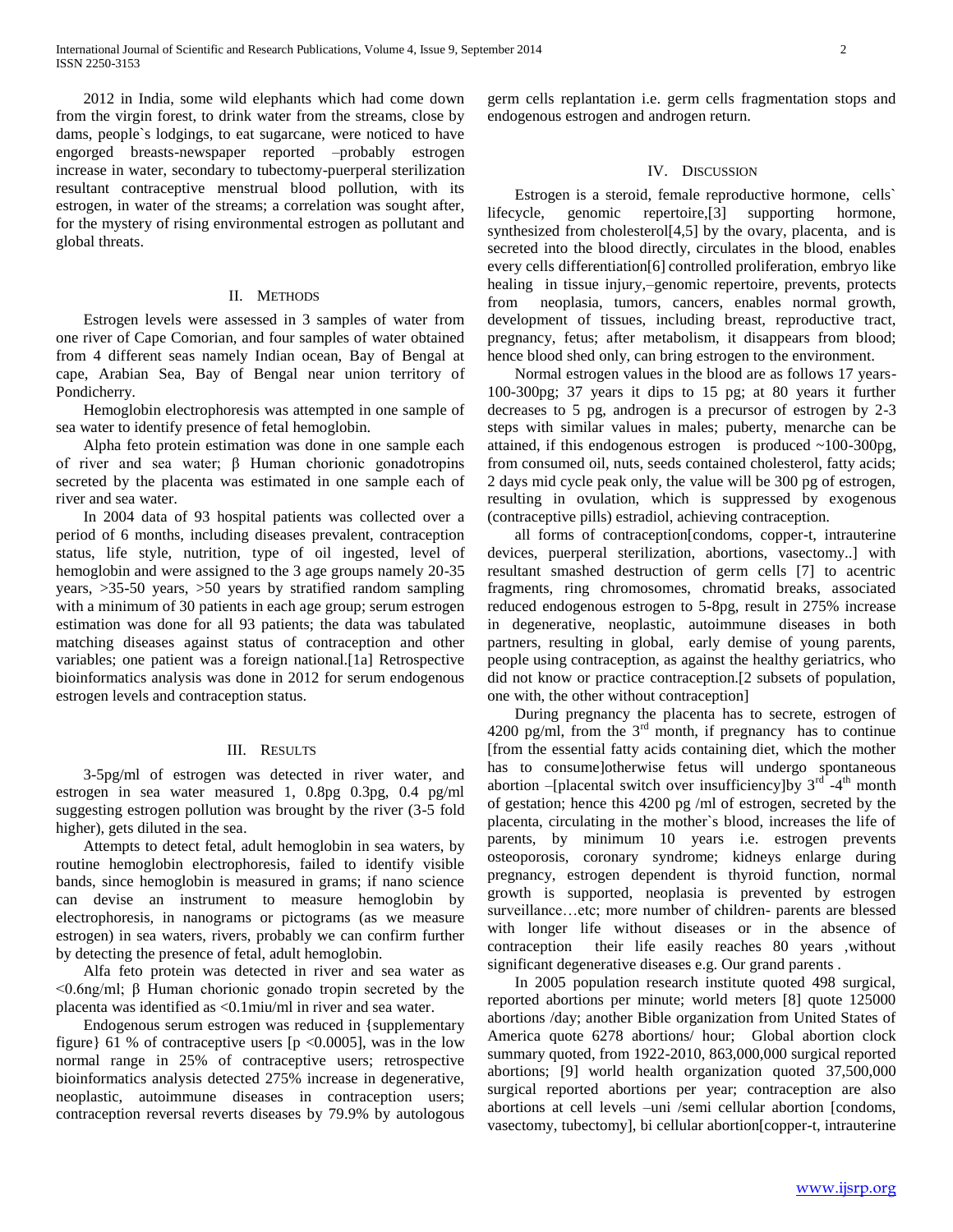devices,] multi cellular abortion [medical termination of pregnancy]

 The concept is Estrogen hormone is secreted into the blood directly, circulates in the blood, bathes, nurtures every cell, influences cell metabolism, cell cycle; unless blood is spilt, estrogen cannot enter the environment.

If an individual`s [whose age is  $>37$  years`], blood is spilt by accident, 150 ml. of blood×15pg of estrogen=2250pg will be the estrogen pollutant to the atmosphere; if a teen ager `s blood is spilt by accident then 150ml.of blood  $\times 300$ pg of estrogen=45000pg will be the estrogen pollutant to the atmosphere.

 498 reported surgical abortions/minute×60 minutes×24hours×365days×60-90years×4200pg of estrogen×350ml of minimal blood loss /abortion=rising environmental estrogen in air, water[9a].

Or

 1922-2010: 863000000 reported surgical abortions ×4200pg of estrogen/ml. of blood×350ml.of minimum blood loss per abortion=rising environmental estrogen of air, water.

 When a woman is blessed with for eg.10 children, she will not menstruate for 200 months or 20 years minimum; with acquired contraception every woman of reproductive age group is achieved to menstruate for 200 months or 20 years more; so 1,989,375,754 women of 15-45 years of age×200 months of menstruation×300pg of estrogen×350 ml blood loss during menstruation=environmental increase in estrogen of air and water.

 The concept is rising environmental estrogen as pollutant=innocent aborted blood, contraceptive menstrual blood polluted environment=global innocent aborted blood, contraceptive menstrual blood polluted air inhalation and menstrual, aborted blood polluted water ingestion.

 Presence of detected alpha feto protein, β Human Chorionic gonadotropins in sea, river water further confirms aborted blood environmental pollution.

 Attempt to identify fetal hemoglobin in sea waters by hemoglobin electrophoresis, could not detect visible bands, because the instrument can measure hemoglobin in grams, whereas estrogen can be detected in pictograms in sea, river waters; if nano science can detect fetal, adult hemoglobin in nanograms in waters, air, this concept can still be confirmed.

 innocent aborted blood, contraceptive menstrual blood pollution of the air has resulted in a)obnoxious stimuli to the respiratory tree resulting in alarming increase in chronic obstructive pulmonary disease, emphysematous destruction, exponentially increasing lung cancer;

 b)innocent aborted blood, contraceptive menstrual blood polluted air has formed a good media for robust growth of microbes 1)emergence of new viruses including human immunodeficiency viruses, hepatitis A,B,C,D,E viruses, H1N1,Subacute respiratory distress syndrome viruses,2)increased prevalence, spread of existing chikungunya, dengue viruses,3)drug resistance, microbial virulence, emergence of new strains making vaccines ineffective whereas before the era of contraception, vaccines imparted life time immunity, 4)slow growing mycobacterium tuberculosis, has developed multidrug resistance, before it was curable[modern times have achieved, flourishing microbial growth, rather than bringing up our darling babes]

 c) mosquitoes' food[10a] being human blood, now freely available in the environment as innocent aborted blood, contraceptive menstrual blood, has resulted in growth of mosquitoes in spite of luxurious, posh hygiene; increase in vector borne diseases namely Filariasis, tropical pulmonary eosinophilia with asthma, dengue, chikungunya, malaria .

 d)innocent aborted blood, contraceptive menstrual blood with its hemoglobin, high affinity for oxygen binds, depletes oxygen of the environment [global hypoxia] which cannot be replaced by plants, unlike emissions of all forms, of the live humans; for whom, self sustaining ecobalanced cycle exists to maintain life, replenish oxygen, as ordained by the Creator, in nature, physiology, ecology. 2012 December, Whales had come up to the surface of waters, through the breaks in the ice, to breathe better oxygen content.

 Live people using fossil fuels, result in emissions, releasing carbon dioxide [co+o2=co2]-taken by plants for photosynthesis, leaves releasing oxygen, replenishes oxygen of the air, water; [never would there have been global hypoxia, but for contraception]

 The concept is innocent aborted blood, contraceptive menstrual blood-[hemoglobin binds oxygen]-depleting oxygen becomes progressive, cumulative resulting in global hypoxia [no amount of forestation can help replenish this depleted oxygen, because no molecule of carbon dioxide is available to enable replacement, plants themselves will die, disappear by this hypoxic, obnoxious environment of aborted, menstrual blood; existing ecobalanced cycle is meant to support life, when life is destroyed, annihilated , gets disrupted]; ozone layer[10] (condensed oxygen) gets depleted, radiation increases, global warming results, hot air currents are set up leading to inevitable cyclones, floods, earthquakes, tsunamis, tornadoes, hurricanes **figure-1**;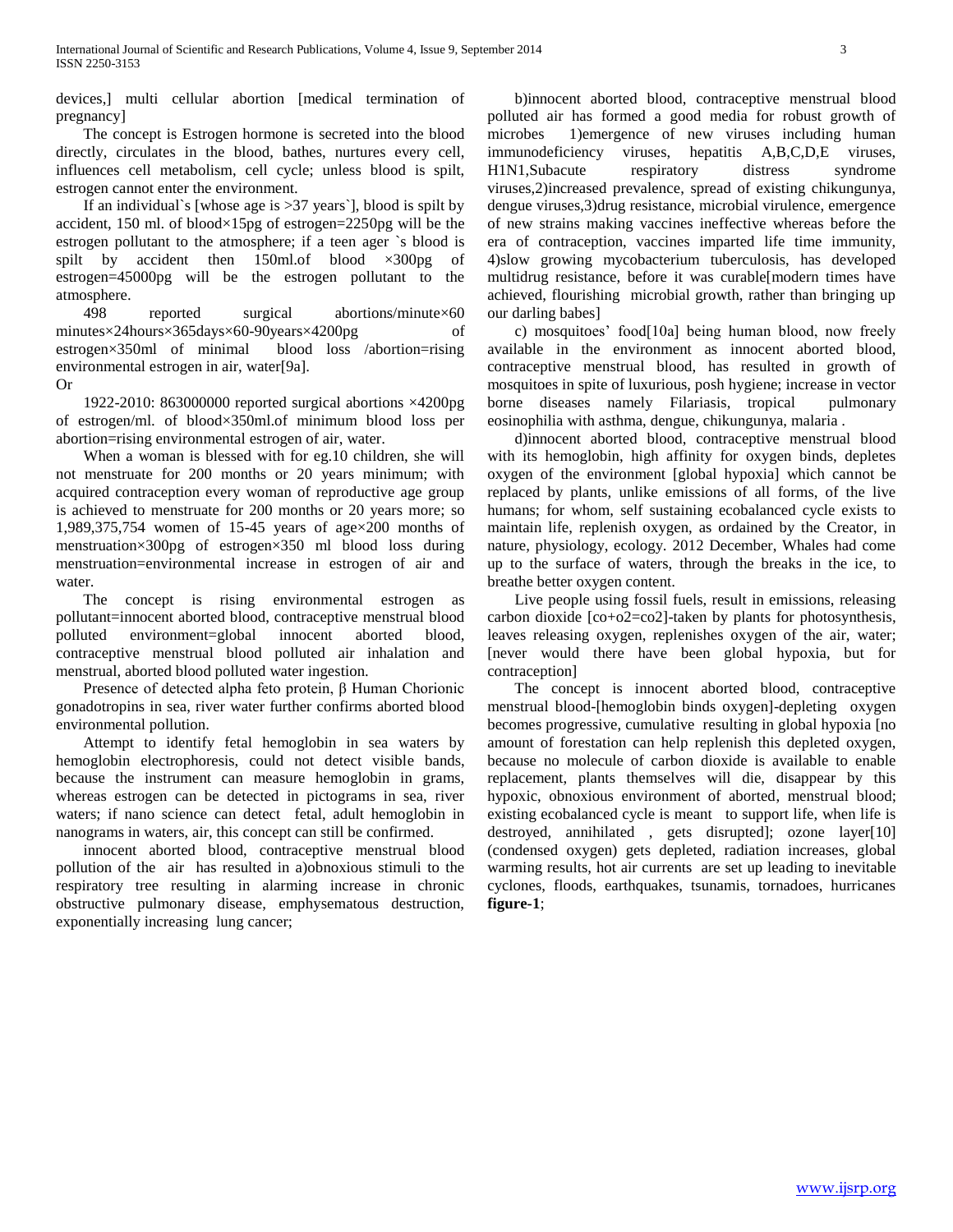

 no more monsoon rains –[ecobalanced cycle`s disruption]arctic stretch of ice melting, Himalayan peaks are visible with ice melting, sea level has gone up 5-7 fold, resulting in tsunamis, associated with earth quakes, occurring more frequently, due to earth plates getting heated up, secondary to global warming, increasing unchecked, rather promoted by contraception, abortions; when earthquake occurs, with  $\sim$  5-7 fold risen sea level[due to stretch of ice melting with global warming]tsunami results, [waves set by earth quake, hit against land mass, due to heightened sea level, waves of increased height-e.g.~7fold higher is tsunami]; earth splits during the quake sea enters with heightened force; earth plates are getting heated by global warming ; >5 fold warming, quakes richter scale also is higher, powerful to split the coastal land mass.

 Photochemical mechanisms that give rise to ozone were discovered by the British physicist-Sydney Chapman in 1930;ozone is formed [11] when ultraviolet rays hit oxygen molecules containing 2 oxygen atoms, splitting them into 2 individual oxygen atoms(atomic oxygen),the atomic oxygen combines with unbroken oxygen to form O3-ozone; ozone molecule is unstable[although in the stratosphere long lived]; when ultraviolet rays hit ozone, it splits into oxygen molecule and atomic oxygen, a continuing process called the ozoneoxygen cycle; so basically its condensed oxygen, God ordained oxygen envelope, that exists to protect life on earth; short or vacuum ultraviolet rays (10nm-100nm) are screened out by nitrogen; ultraviolet radiation capable of penetrating nitrogen is divided into 3 categories, based on its wavelength; they are referred to as ultraviolet A(400-315nm), ultraviolet B(315- 280nm), ultraviolet C(280-100nm); ultraviolet C rays-very harmful to living is screened by ozone and oxygen around 35km altitude; Ozone layer is higher in altitude in the tropics and lower in altitude outside the tropics specially in the polar regions [ probably gases rise with heat in tropics];[11a] during winter ozone increases in depth[the snow reflects ultraviolet ray, so ozone-oxygen cycle is probably seen at lower altitude increased depth]; thickness of ozone is thinner near tropics, thicker near the

poles [oxygen is split more and more, over tropics, gases expand with heat, rise up towards north pole, and condense]; thinner during autumn,[leaves would have dropped with decreased oxygen production]thicker during spring[leaves spring back restoring oxygen production].

 $2004$  December  $26<sup>th</sup>$  tsunami did cost many lives in India; similar time Rita, Katrina-recurrent cyclones, occurred in United States of America.

 Ozone may be depleted by Nitric oxide, nitrous oxide, chlorine, bromine atoms,- all postulated  $12$  by complex chemistry laboratory models, and their validation against observational data; oxygen envelope is existing to support life with its emissions[02-0-03-02], self sustaining ecology for, by, of life; we are trying to comprehend the facts that could lead to the ozone hole formation , which did not exist prior; the concept is most of these so called ozone depleting substances are present in the nature with a God ordained purpose for e.g. nitrogen shuts off 0-100nm ultraviolet rays, nitrogen dioxide helps in ozone formation, chlorine, bromine, fluoro carbons, nitrous all are reacted, oxidized , with thunder storms, showers of rain, to become manure for plants, plants supply oxygen in exchange for the emissions, exhaled air of live humans, living; ozone is not formed over tropics , rather oxygen envelope, undergoes splitting by higher intensity ultraviolet rays of tropics, than polar regions, gases ascend up towards north pole, [top of the atmosphere the intensity is 350 times more than the earth`s surface for ultraviolet rays]have less splitting over poles, gases condense with less heat so ozone,[11a] oxygen is thicker over polar regions and thinner over tropics.

 2011 March, portions of Japan disappeared, under the oceans, secondary to the earthquake coupled with tsunami; a land known for earth tremors for ages, but never disappeared, but with global warming, secondary to global contraceptive blood, innocent aborted blood pollution (destruction of human race, in disguise, permitted, promoted by life sciences), tsunami coupled with earthquake, land masses of the rising sun, disappeared.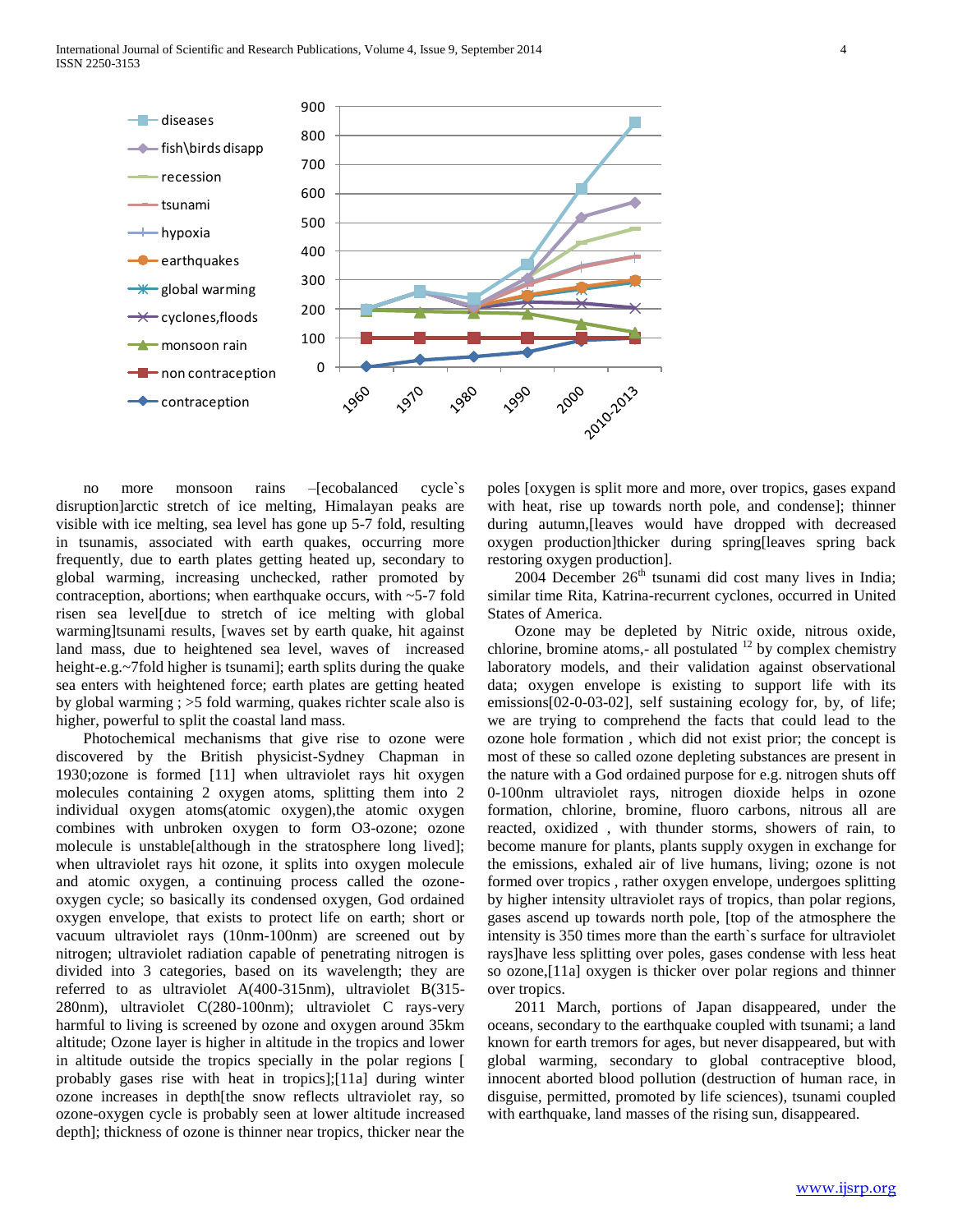2011 March latter half, witnessed, millions of fish, dead, coming ashore along the coasts of LosAngeles-California belt and the newspapers read, it was not due to oil leak or nuclear leak but unknown hypoxia; the concept is globally implemented, practiced abortions, contraception, with its blood pollution of the waters, depleting oxygen of the waters –hypoxia, fish were washed ashore dead.

 e) Due to global hypoxia, global warming birds have disappeared, grapes are disappearing, air crew members develop 24% cancer. Many varieties of birds have disappeared, secondary to global hypoxia, warming, with resultant irreparable repair in nucleic acids, proteins; grapes –slender plants with fruits which ripen at higher level above ground, due to global warming have disappeared; Aircrew members face a risk of 24%increased cancer due to global warming, since they are close to the sun, by 25000 km height, irreparable repair of the Deoxy ribo nucleic acids-DNA.

 f) By the combined global hypoxia, resultant global warming, risen sea levels, earth quakes coupled with tsunamis, its predicted most of the islands will be under the oceans by 2050;

 It's predicted 98% of sea food will disappear by 2048, by hypoxia of waters; most of the islands will disappear by 2050, due to hypoxia of the air [same time, same etiology]; all secondary to the innocent aborted blood, contraceptive menstrual blood, evidenced by rising environmental estrogen, depleting oxygen of the environment.

 h)People`s needs for daily living, shelter, comfort, transport, education etc are the means for business ; if all the millions of, innumerable, darling babes, unborn children, who had gone down the drain as abortions, contraception, had been born, there`ll be no recession today, it`ll be flourishing business of all sectors, because the need will match or undermine the supply leading to signs of innovations, growth, flourishing economy; November  $7<sup>th</sup>$  1997 United Nation's experts opined that 5 countries namely Thailand, Bahamas, Italy, Mongolia, had negative birth rate, whereas India had replacement rate i.e. 0.5% difference from Italy; experts had warned India, China, not to reduce the population, if reduced there`ll be no personnel for army, there`ll be economic crisis, as example Italy.

 Today we are observing, luxurious transports without passengers, big bazaars without customers –closing shops; hospitals with modern technology but few patients; schools, colleges with less students, banks with few customers; growth, production as initiated ,by population with needs, in  $20<sup>th</sup>$ century(1950s), when achieved gloriously, did not see the customers by mid  $20<sup>th</sup>$ ,  $21<sup>st</sup>$  century, who were robbed off, guillotined by abortions, contraception, resulting in agonizing recession, including cost per head escalation; population is the potential in which we invest to see returns, hence the global recession, secondary to abortion, contraception;

 i)Texas `state space, is enough to accommodate the people on this earth, receding population, global annihilation secondary to contraception;

 Emergency efforts directed towards halt of contraception, abortion, which belittle womanhood to use and throw napkin policy (pornography, adultery, fornication, family welfare scheme, one child policy, small family norms)with reversal of existing permanent or temporary methods of contraception,

(educating, legalizing, promoting, implementing, basic family life with uncurbed, blessed child birth after holy matrimony) will achieve prevention of further worsening of global hypoxia, global warming, global recession, prevent islands, fish, birds, grapes from disappearing, reduce cyclones, floods, earthquakes, tsunamis, tornadoes, hurricanes.

# V. CONCLUSION

 Increasing estrogen like particles-environmental estrogen, were discovered as pollutant in the air, waters by 1998, 1994, respectively;

 Reports of 2005, regarding 498 abortions per minute, enabled, the missing link, in the puzzle of rising environmental estrogen to be identified; innumerable abortions, universally practiced contraception, with its innocent aborted blood, contraceptive menstrual blood pollution, resulted in environmental estrogen increase, which is the evidence, for innocent aborted blood, contraceptive menstrual blood polluted hypoxic air-inhalation, hypoxic water ingestion globally. Presence of detected alpha feto protein, β Human Chorionic gonadotropins in sea, river water further confirms aborted blood contraceptive menstrual blood environmental pollution.

 Innocent aborted blood, contraceptive menstrual blood polluted air, water as evidenced by rise in environmental estrogen, detected alpha feto protein, β human chorionic gonado tropin in sea, river water has favored 1) the emergence of new microbes,

2) Microbial virulence with drug resistance

3) increased mosquito, vector borne diseases

 4) Virulent strains emergence, making vaccines ineffective, failure of antimicrobials,

 5) Inhalation of this aborted, contraceptive menstrual blood with its obnoxious stimuli, has resulted in increased incidence of chronic obstructive air ways diseases, exponentially increasing lung cancers

 6)innocent aborted blood, contraceptive menstrual blood, depleting environmental oxygen global hypoxia, global warming, with ozone layer depletion, inevitable cyclones, floods, tsunamis, earthquakes, hurricanes; birds, grapes islands disappearing, its predicted most of the islands will be under the sea by 2050; increasing skin lesions, neoplasm, solar keratoses; air crew members `cancer risk has increased by 24%;

 Growing human resources, with their emissions, are mandatory for stable, self sustaining, God ordained, existing ecobalanced cycle of oxygen envelope- ozone and economy; existing atmospheric oxygen split by ultraviolet rays to form atomic oxygen, ozone, oxygen molecule[02-0-03-02]; again ozone also splits under radiation to form oxygen molecule; hence its thinner over tropics, whereas intensity of radiation is less towards polar region, gases ascend up towards the north pole; the ozone envelop is thicker and deeper since the white snow reflects the ultraviolet rays from the surface; its thinner during autumn, fall due to absence of leaves to produce oxygen; with spring, plants sprout back, oxygen, ozone envelop grows thicker; as the oxygen is depleted by contraception, abortion in inhabited areas over tropics and temperate climates, condensed gases of the poles,[ which are denser in poles due to decreased heat, gases rise towards north pole;] move away from polar regions towards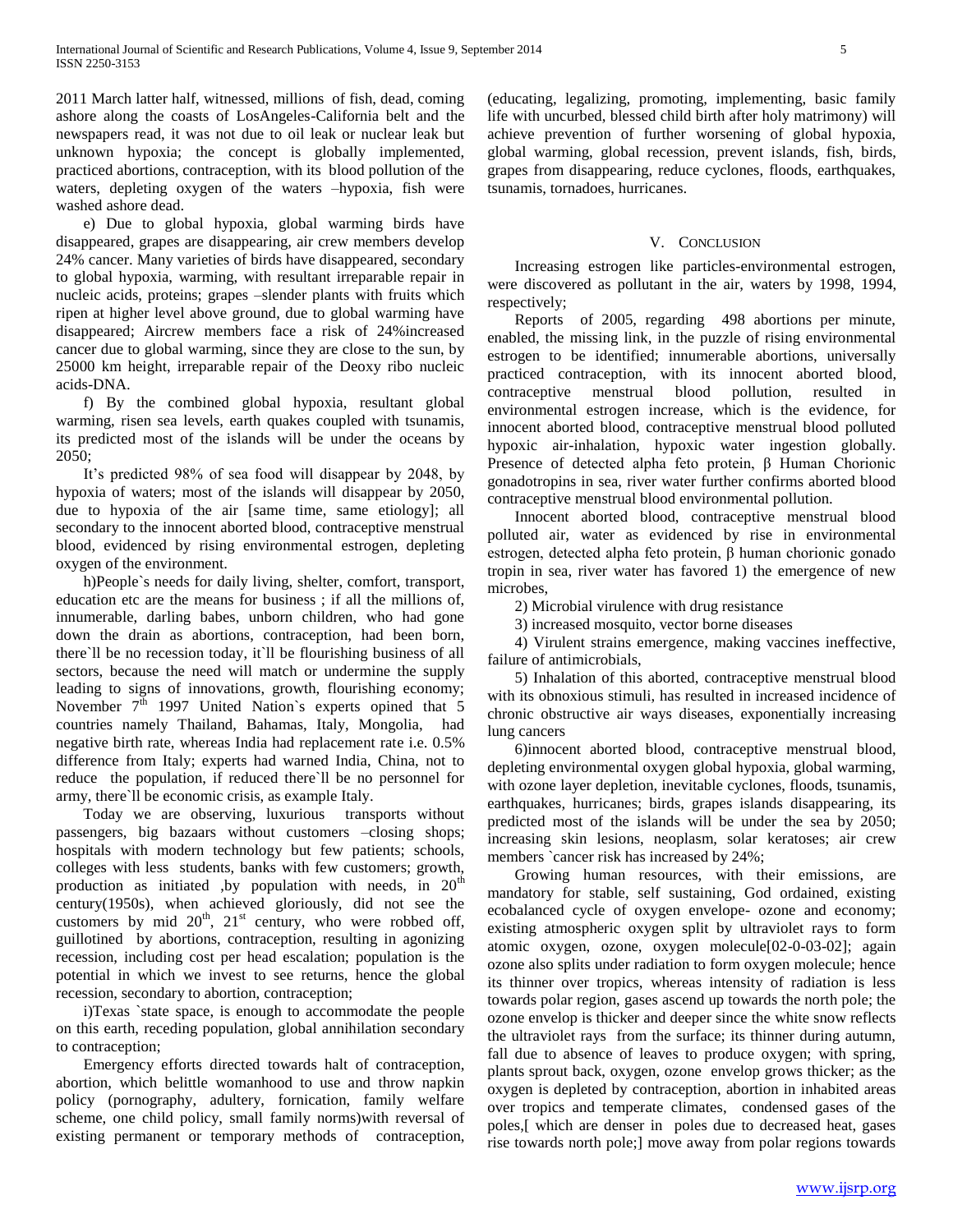oxygen depleted areas, producing holes in the ozone in Antarctica; regions towards Antarctica are vigorously practicing contraception, abortion, than the countries of north pole , e.g.- Sweden, Ireland; as oxygen over inhabited tropics ,temperate zones is depleted by contraception, abortions, gases will move from poles, towards the tropics, temperate zones; more depletion in the Antarctica, than north pole because, due to ascension of gases towards north pole[heights] condensation, density is more in the Arctic zone, predicting a slower depletion in the Arctic's than Antarctica;

 7) Innocent aborted blood, contraceptive menstrual blood, depleting oxygen of the waters leads to disappearance of fish, its predicted 98% sea food, would be disappearing by 2048; increase in water borne infections.

 8) Global innocent aborted blood, contraceptive menstrual blood, as evidenced by rise in environmental estrogen, with receding population, is associated with severe global economic crisis, recession.

 Global emergency halt of contraception, abortions including pornography, adultery, fornication, premarital, extramarital sex, family welfare schemes, one child policy, small family norms with urgent contraception reversal, educating, promoting family life with uncurbed blessed child birth, will prevent further progression of global hypoxia, warming, recession, disappearance of islands, fish, birds, reduce inevitable cyclones, floods, tsunamis, earthquakes, reduce lung, skin cancers, chronic obstructive pulmonary diseases, early demise of young parents.

## VI. KEY POINTS

- Rising environmental estrogen, detected alpha feto protein, human chorionic gonado tropin in sea, river water refers to innocent aborted blood, contraceptive menstrual blood pollution of the air, water-environment
- Contraceptive menstrual blood, innocent aborted blood pollution of air, water results in depletion of oxygen, global hypoxia, global warming, cyclones, floods, tornadoes, hurricanes, earthquakes, tsunamis, disappearance of birds, islands, fish, increase in lung, skin cancers, chronic airway diseases, microbial virulence, drug resistance, mosquito, vector borne diseases
- Contraception reversal, halt of contraception, abortion, will arrest the progression of global hypoxia, recession, warming, and annihilation.
- Contraception, abortion has resulted in devastating global recession by annihilating customers, consumers, passengers, students, people, human race.
- Global annihilation is the achievement by contraception, abortion still being implemented , enthusiastically by all, unchecked
- Live humans with emissions are mandatory for self sustaining ecology maintaining stable ozone.
- Live humans are made extinct with environmental aborted blood, contraceptive menstrual blood depleting oxygen envelope resulting in progressive, cumulative ozone depletion.

## **Conflicts of Interests: None Declared**

#### **REFERENCES**

[1] Susan Jobling, Jule E Harries: A survey of estrogenic activity in UK inland waters; Environmental toxicology and chemistry volume 15, issue 11, pages 1993-2002 November 1996;

1a]-E J V Samuel: Increasing incidence of Diabetes Mellitus, Systemic hypertension and Germ Cells with endogenous estrogen; Open Journal of Preventive Medicine, 4,482, http://dx.doi.org/10.4236/ojpm.2014.46056

- [2] Professor Paul Devroey: Fertile ground;Odyssey,Volume-4,page4,issue 1998
- [3] JohnMendelsohn: Tumor cell biology, biochemistry; Harrison`s Principles of Internal Medicine 11th edition,volume-1,page 423
- [4] Bruce R Carn, Jean D.Wilson: Disorders of the ovary and female reproductive tract; Harrison`s Principles of Internal Medicine 11th edition, volume-2,page1820-1821
- [5] Michael S Brown; Joseph L Goldstein: Exogenous pathway, endogenous pathway; Goodman and Gilman`s Pharmacological basis of therapeutics,7th edition;page-827,828
- [6] John Mendelsohn: Principles of neoplasia; Harrison`s Principles of Internal Medicine,11th edition,volume-1,page-422
- [7] Bruce C. Gilliland: Progressive systemic sclerosis; Harrison`s Principles of Internal medicine,11th edition,volume-2,page-1429
- [8] www.worldometers.info/abortions/; https://bible.org/illustration/numberabortions;
- [9] Sourcehttp://www.johnstonsarchive.net/policy/abortion/wrip3310.html global abortion summary 9a] Elizabeth JeyaVardhini Samuel; Nagarajan Natarajan: Increasing prevalence of Chronic Obstructive Pulmonary Disease, Tuberculosis, Lung Cancer and rising Environmental Estrogen; International Journal of Science and Research, volume 3, issue 6, June 2014, page 1594 www.ijsr.net
- [10] Thilverardeli: More good news for ozone layer, science now daily news 11th September 2007 10a] Elizabeth J Samuel: Increased prevalence of Dermographism, Filariasis, mosquito borne diseases and rising environmental estrogen equating with aborted blood, contraceptive menstrual blood pollution; International Journal of Scientific Research and Engineering Studies, Volume 1, issue 3, September 2014;ISSN:2349-8862 page 5
- [11] NASA Facts Archive; Retrieved 2011-06-09
	- 11a] Elizabeth JS; Joseph v; Susan P; Jobin John: Increased prevalence of Solar keratoses, Infectious diseases and rising environmental estrogen equating with aborted blood, contraceptive menstrual blood pollution with consequent ozone depletion; IOSR Journal of Environmental Sciences toxicology and Food technology (IOSR-JESTFT)e-ISSN:2319-2402,pissn:2319-2399-volume 8, issue 9 version 1(sep.2014)pp 77
- [12] Energy Information: administration/emissions of green house halocarbons; retrieved1996(2008-06-24)

#### **AUTHORS**

**First Author** – Elizabeth JeyaVardhini Samuel, Assistant Professor, Department of General Medicine, Pondicherry Institute of Medical Sciences, Pondicherry., Email: idelizabethjsamuel@gmail.com, Mobile: - +914133051111; +919443580480

**Second Author** – Gouthaman Thiruvenkadam, Postgraduate residents, Department of General Medicine, Pondicherry Institute of Medical Sciences, Pondicherry., Email:

goutham.thiru.gt@gmail.com

**Third Author** – Sanjoy Joseph George, Postgraduate residents, Department of General Medicine, Pondicherry Institute of Medical Sciences, Pondicherry., Email: sanjoygeorge@hotmail.com